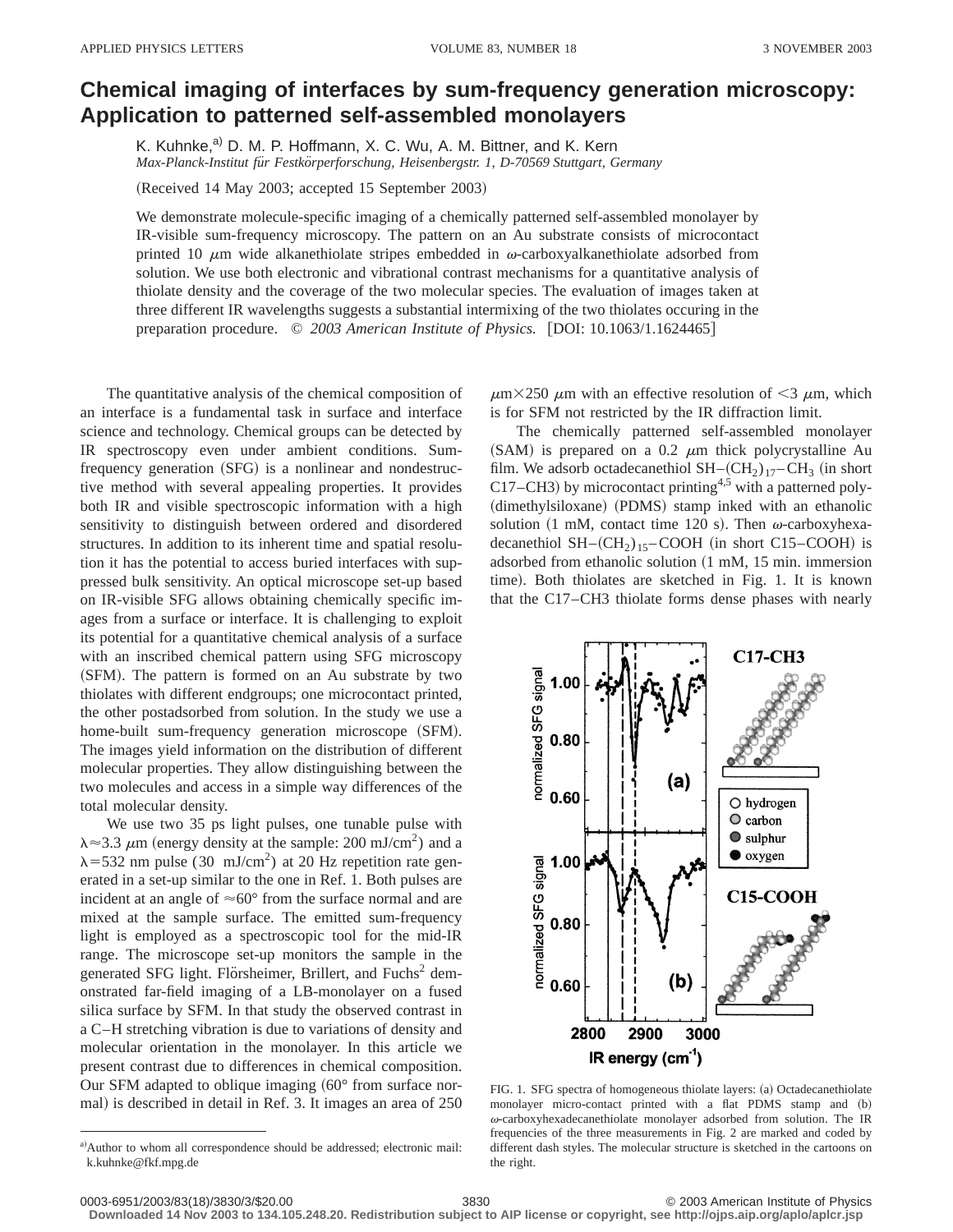

FIG. 2.  $(a)$ – $(c)$  Original SFG images at the three IR frequencies marked in Fig. 1: (a) vibrationally nonresonant; (b) at the symmetric methyl stretch; and (c) at the symmetric methylene stretch. The exposure time is 135 min.  $(d)$ – $(f)$  Processed images:  $(d)$  "sulfur-image" obtained using Eq.  $(4)$ ;  $(e)$ "methylene-image" obtained by pixelwise subtracting image (a) from image (b) using Eq.  $(5)$ ; and  $(f)$  "methyl-image" obtained by subtracting  $(a)$  from (c) using Eq.  $(5)$ .  $(g)$ – $(i)$  Cross sections through the stripe pattern in  $(d)$ – $(f)$ with the intensity integrated along to the stripe direction [arrow in  $(f)$ ]; the contrast is discussed in the text. On the lower left, the printed pattern is shown as it appears in the images.

upright molecular orientation and a coverage of  $\approx$  1/3 of the surface Au atom density (Ref. 6 and references therein).

Reference SFG spectra of the pure monolayers of the two thiolates prepared by the same methods as the patterned monolayer are shown in Figs. 1(a) and 1(b). C–H stretching modes appear as negative peaks on a high SFG intensity generated at the thiolate-Au interface. The C17–CH3 thiolate exhibits three methyl resonances, the symmetric vibration and its Fermi resonance at  $2880$  and  $2940$  cm<sup>-1</sup> and the antisymmetric vibrations at 2970  $\text{cm}^{-1}$ .<sup>7-10</sup> The C-H stretching modes of the methylene groups in the alkane backbone are not observed because their local inversion symmetry forbids SFG. In contrast, the C15–COOH thiolate does exhibit the symmetric  $(2860 \text{ cm}^{-1})$  and antisymmetric (2930  $\text{cm}^{-1}$ ) methylene vibrations. The strength and spectral width of these modes demonstrates the deformation of the alkane backbone  $\lceil$  left molecule in the cartoon of Fig.  $1(b)$ , which destroys the local inversion symmetry. From the spectrum which is similar to the one of an amino–amido thiolate<sup>11</sup> we can conclude that the C15–COOH monolayer forms a phase with a bent alkane backbone due to hydrogen bonding between carboxyl groups of adjacent molecules. A vibrational line directly related to the carboxyl group is not observed.

Images of the SAM with the inscribed chemical pattern were taken at three IR frequencies [Figs.  $2(a)-2(c)$ ]: 2860 and  $2880 \text{ cm}^{-1}$  were chosen to provide chemical selectivity to the two thiolates. At these frequencies there is almost no overlap of their vibrational lines (see Fig. 1). The image at  $2835$  cm<sup>-1</sup> provides contrast specific to the SFG signal from the Au-thiolate interface and monitors the density of Ausulfur bonds.

Information on adsorbate distribution is obtained by analyzing the images with respect to their spectral characteristics at each point of the image. The measured SFG intensity depends on the amplitude of the electric fields of the incoming beams  $\vec{E}_i$  and the direction  $\vec{e}_{SFG}$  of the field of the detected SFG radiation

$$
I_{\rm SFG} \propto |\tilde{\chi}^{(2)} \, \vdots \, \vec{E}_{\rm IR} \vec{E}_{\rm vis} \vec{e}_{\rm SFG}|^2. \tag{1}
$$

The  $\chi^{(2)}$  tensor describes the second order nonlinear local response of the surface. For fixed geometry it reduces to a complex number.  $\chi^{(2)}$  depends on the three photon frequencies involved and, in addition, on adsorbate coverage. SFG spectra from pure Au provide no resonance features in the spectral range analyzed here. Then  $\chi^{(2)}$  can be written with nonresonant  $(nr)$  and resonant  $(res)$  contributions as

$$
\chi^{(2)}(\omega_{\text{IR}}, \omega_{\text{vis}}, \omega_{\text{SFG}}) \approx \chi^{(2)}_{\text{nr}} + \chi'^{(2)}_{\text{nr}}(\theta) + \chi'^{(2)}_{\text{res}}(\omega_{\text{IR}}, \theta). \tag{2}
$$

 $\chi_{\rm nr}^{(2)}$  is about an order of magnitude larger than any of the other contributions on the right-hand side and the latter two can be treated as small quantities

$$
I_{\text{SFG,vib}} \propto |\chi_{\text{nr}}^{(2)}|^{(2)} + 2 \cos(\phi_1) |\chi_{\text{nr}}^{(2)}| |\chi_{\text{nr}}'^{(2)}(\theta)|
$$
  
+2 \cos(\phi\_2) |\chi\_{\text{nr}}^{(2)}| |\chi\_{\text{res}}^{(2)}(\omega\_{\text{IR}} \theta)|. (3)

The first term is a frequency and coverage independent term from the Au surface resulting from interband transitions in Au at the SFG frequency, the second is the coverageinduced change of the signal from the Au-thiolate interface, and the third term represents the vibrational features of the adsorbates. For a SFG intensity  $I_{nr}$  measured outside any vibrational transition the third term becomes negligible. By inversion of Eq.  $(3)$  for the cases of resonant (res) and nonresonant (nr) images we obtain

$$
\widetilde{\chi}_{\text{res}}^{(2)}(\theta) = 2\cos(\phi_2) \frac{|\chi_{\text{res}}^{(2)}(\theta)|}{|\chi_{\text{nr}}^{(2)}|} \approx \frac{I_{\text{res}} - I_{\text{nr}}(\theta)}{I_{\text{nr}}(0)},\tag{4}
$$

$$
\tilde{\chi}_{nr}^{(2)}(\theta) = 2 \cos(\phi_1) \frac{|\chi_{nr}^{\prime(2)}(\theta)|}{|\chi_{nr}^{(2)}|} \approx \frac{I_{nr}(\theta)}{I_{nr}(0)} - 1,\tag{5}
$$

which are normalized  $\chi^{(2)}$  values that can be used for a chemically specific evaluation. As the clean substrate value  $I_{\rm nr}(0)$  is not directly accessible in the images, we replace  $I_{\text{nr}}(0)$  by the average of  $I_{\text{nr}}(\theta)$  in the images; this average is  $<$ 30% smaller than *I*<sub>nr</sub>(0). The factor 2 cos( $\phi_i$ ) is constant and allows comparing  $\tilde{\chi}^{(2)}_{\text{res}}(\theta)$  directly with the normalized peak height in Fig. 1.

Figures  $2(d) - 2(f)$  shows the pattern evaluated in a pixelwise fashion using Eqs.  $(4)$  and  $(5)$ . The contrast in Fig. 2 $(d)$ is small indicating a small difference in thiolate coverage; if the two phases had identical densities of sulfur-Au bonds, this contrast would completely vanish. What is surprising is that the contrast observed in Figs.  $2(e)$  and  $2(f)$  is significantly smaller than expected from the spectra of the pure phases. The contrast just gets out of the photon noise in the images (accumulated SFG intensity:  $\approx 30$  photons/ $\mu$ m<sup>2</sup>). The low contrast is a property of the monolayer and not due to the imaging because the large acceptance angle of the microscope<sup>3</sup> collects even high diffraction orders of the pattern. We determine numerical contrast values from cross sections perpendicular to the stripes of the printed pattern in Figs.  $2(g) - 2(i)$ . At each point of the cross section the inten-**Downloaded 14 Nov 2003 to 134.105.248.20. Redistribution subject to AIP license or copyright, see http://ojps.aip.org/aplo/aplcr.jsp**